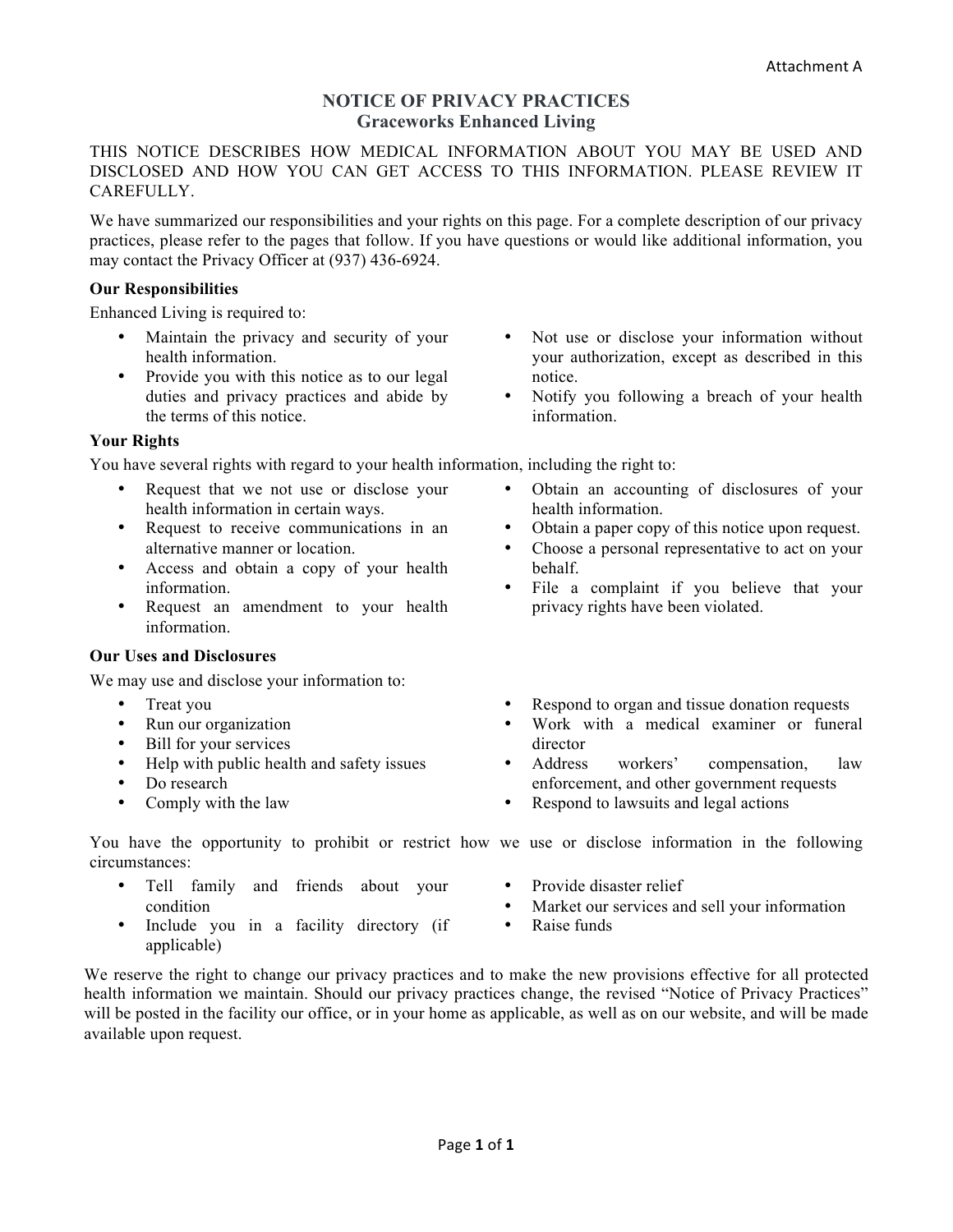### **Understanding Your Health Record/Information**

Enhanced Living maintains certain records with respect to health care services that we may provide to you, including your diagnoses, treatments, and care plan. This information, often referred to as your health or medical record, serves as a basis for planning your care and services, means of communication among health professionals who contribute to your care, and source of information for public oversight and quality assurance purposes. Understanding what is in your record and how your health information is used helps you to: ensure its accuracy, better understand how others may access your health information, and make more informed decisions when authorizing disclosure to others.

### **Our Responsibilities**

- We are required by law to maintain the privacy and security of your health information, to provide you with this notice as to our legal duties and privacy practices, and to abide by the terms of this notice.
- We will not use or disclose your information without your authorization, except as described in this notice. If you authorize a disclosure, you may revoke that authorization at any time, except to the extent that action has already been taken. Requests to revoke an authorization must be made in writing.
- We will notify you in the event a breach occurs that may compromise the privacy or security of your health information.

We reserve the right to change our privacy practices and to make the new provisions effective for all protected health information we maintain. Should our privacy practices change, a revised Notice of Privacy Practices will be posted in our facility or office, as applicable, as well as on our website, and will be made available upon request.

### **How Enhanced Living Will Use or Disclose Your Health Information**

- **Treatment**: We may use or disclose your health information for your treatment, including for the treatment activities of other health care providers. For example, information obtained by a member of your healthcare team may be recorded in your record and used to determine the course of treatment that should work best for you. We may provide your physician with requested health information to assist him in treating you.
- **Payment**: We may use or disclose your health information to bill and obtain payment, including for the payment activities of other health care providers or payers. For example, we may share information about you with your insurer to obtain payment for your care.
- **Health care operations**: We may use or disclose your health information for our regular health care operations, including to run our organization, to improve the quality of our services, and to contact you. For example, members of our quality improvement team may use information in your health record to assess the care and outcomes in your case and others like it in an effort to improve the quality and effectiveness of services we provide. We may also disclose your health information for certain health care operations of other entities that have a relationship with you.
- **Business associates**: We sometimes contract with outside entities, such as accountants, lawyers, and consultants. We may disclose your health information to these business associates in connection with the services that they provide to us, but we require them to also safeguard your information.
- **Research**: We may use or disclose your information for health research when certain conditions have been met.
- **Transfer of information at death**: We may disclose health information to funeral directors, medical examiners, and coroners to carry out their duties consistent with applicable law.
- **Organ donation**: We may disclose health information to organ procurement organizations in accordance with law.
- **Workers' compensation**: We may disclose health information as authorized by and to comply with laws relating to workers compensation or other similar programs established by law.
- **Public health activities**: We may disclose your health information to public health or legal authorities to assist with preventing or controlling disease, injury, or disability; to help with product recalls; to report adverse reactions to medications; to report suspected abuse, neglect, or domestic violence; or to prevent or reduce a serious threat to anyone's health or safety.
- **Compliance with law**: We may disclose your information as required by state, federal, or local laws.
- **Government requests**: We may disclose your health information to appropriate health oversight agencies for oversight activities that are authorized by law. We may also disclose health information for law enforcement purposes to a law enforcement official as permitted by law. We may also disclose your health information for certain specialized government functions, including military, veterans, and presidential protection services.